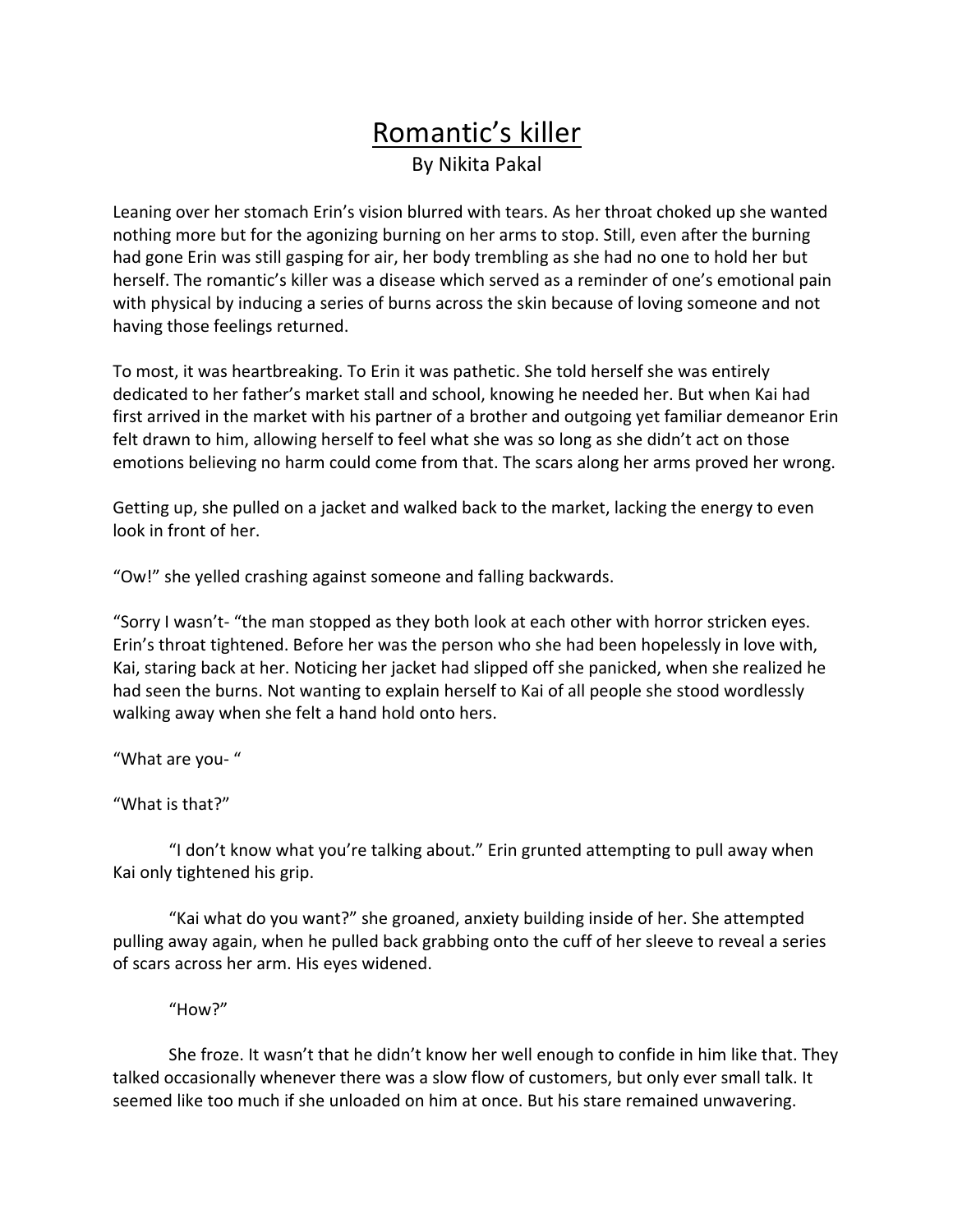"Is it Lucas?" Kai asked, crouching next to her on the ground. It had to be by some cruel twist of fate, but ever since bumping into her he hadn't left her side saying he wanted her to have someone to turn to since she hadn't told anyone.

"What your brother?" she replied already knowing what he was referring to. The image of Kai cheerily conversing with customers while his brother just made sure nothing ever got stolen in the background appearing in her mind.

"Yeah, he's not the nicest, and he mostly keeps to himself. I get why you wouldn't be able to tell him how you felt." She just shook her head, wishing for him to drop the topic.

"Or the guy with the stall across from you. Or maybe the guy who visits your stall every week-"

"Drop it."

"But I can't help you unless you tell me-"

"Kai just leave it." She snapped, turning to see the hurt expression across his face.

"My pride wouldn't let me tell them as it is and this thing's going to kill me anyways." She was frustrated, frustrated with the oblivious boy in front of her and frustrated with the hopelessness of her situation that she almost didn't notice the sharp burns shooting up her arms. 

"Erin, I only wanted to-"

"Oh no," she cried out, hunching over and grabbing her arms. Not now, she pleaded to herself.

"Erin!" Kai yelled reaching out to her.

"Let go!" she cried pushing him away. It hurt her too much to see him care for her but never in the way she needed him to. The searing pain grew as her breathing became ragged and she struggled to breathe. It won't stay, she thought. It'll go away. He'll go away. Looking up, her eyes Kai's, filled with fear. Stumbling backwards, he ran off and a part of her felt like it broke all over again as his sprinting figure became smaller in the distance. She didn't even realize when the burning had stopped. Only collapsing, as heavy sobs left her frail frame. Why she had to suffer so much, for someone who until two weeks ago hadn't even looked her way was something, she thought she'd never know.

Suddenly a soft hand rested itself on her back, and a soft whisper came out.